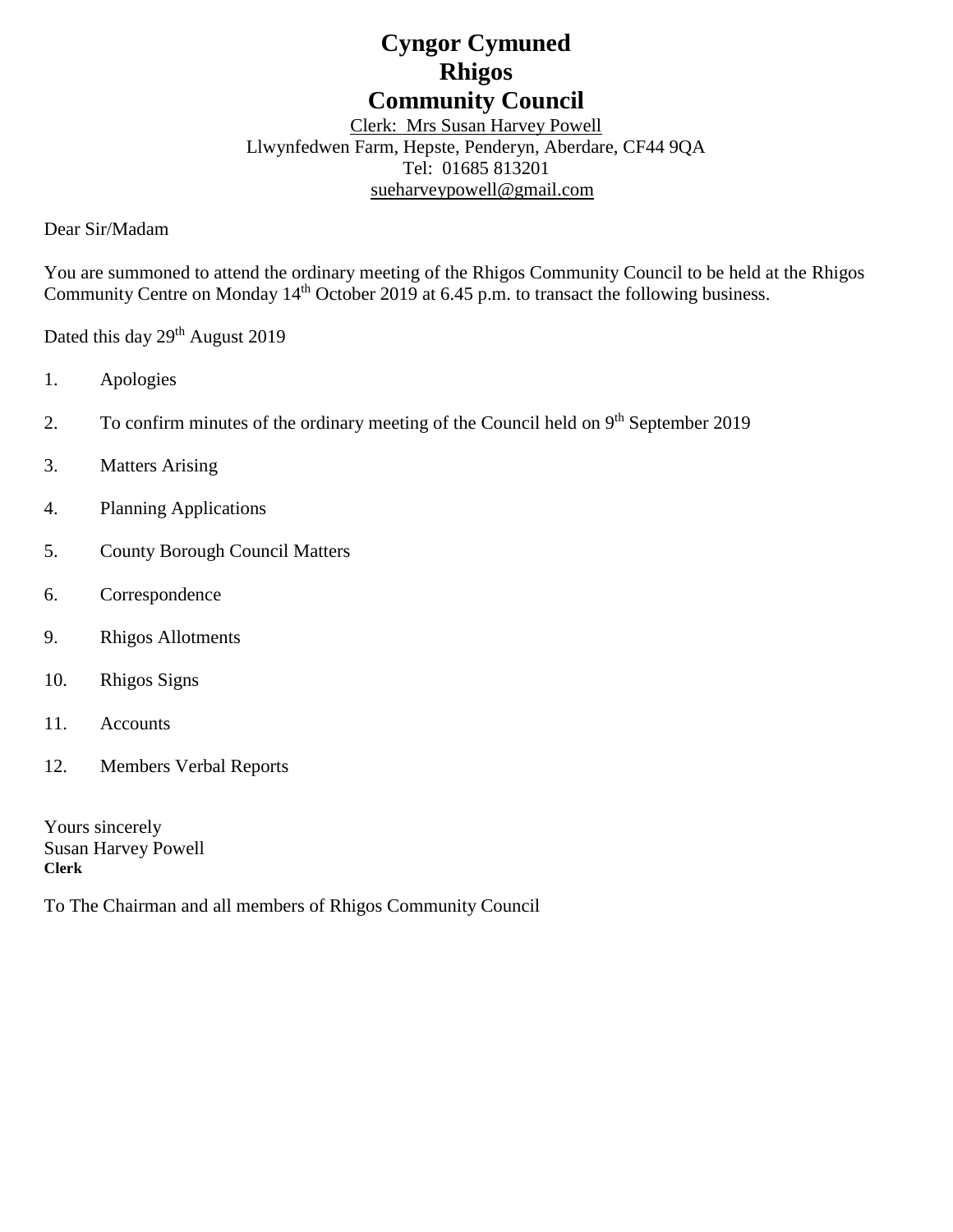## **Rhigos Community Council**

Minutes of the ordinary meeting of Rhigos Community Council held at Rhigos Community Centre on Monday 9th September 2019 at 6.45 p.m.

Present: Cllrs. P Oliver, H Wagner, O Morgan, C Hopes, G Thomas, Mrs K Morgan

Apologies: M Evans

**2019/72 Minutes**

It was resolved to confirm Minutes of the Ordinary Meeting of the Council held on 9th September 2019

### **2019/73 Declaration of Interest**

None recorded

# **2019/74 Matters Arising**

- a. Bike Track Cwm Hwnt the planning application is on hold at the moment.
- b. Western Power purchase of substation land with solicitors at present
- c. Cemetery Mr A Thomas will level the graves off. He has also cut the grass around the community centre.

### **2019/75 Planning**

It was resolved to note:

a. 47 Heol Esgyn - extension

### **2019/76 County Borough Council Matters**

It was resolved that the following complaints be passed on to Councillor G Thomas for his attention.

- a. All footpaths around the village need spraying.
- b. Grass is encroaching the pavement on the main road. The footpath on the Glynneath bank is overgrown
- c. There is litter on all the grass verges through the village. Litter bins are not being emptied i.e. the one by the school and the one near the bus stop on the main road.
- d. The footpath from Walters to the village entrance needs resurfacing.
- e. The road at the end of Halt Road that goes down under the bridge needs resurfacing.
- f. Dog mess bins are not being emptied.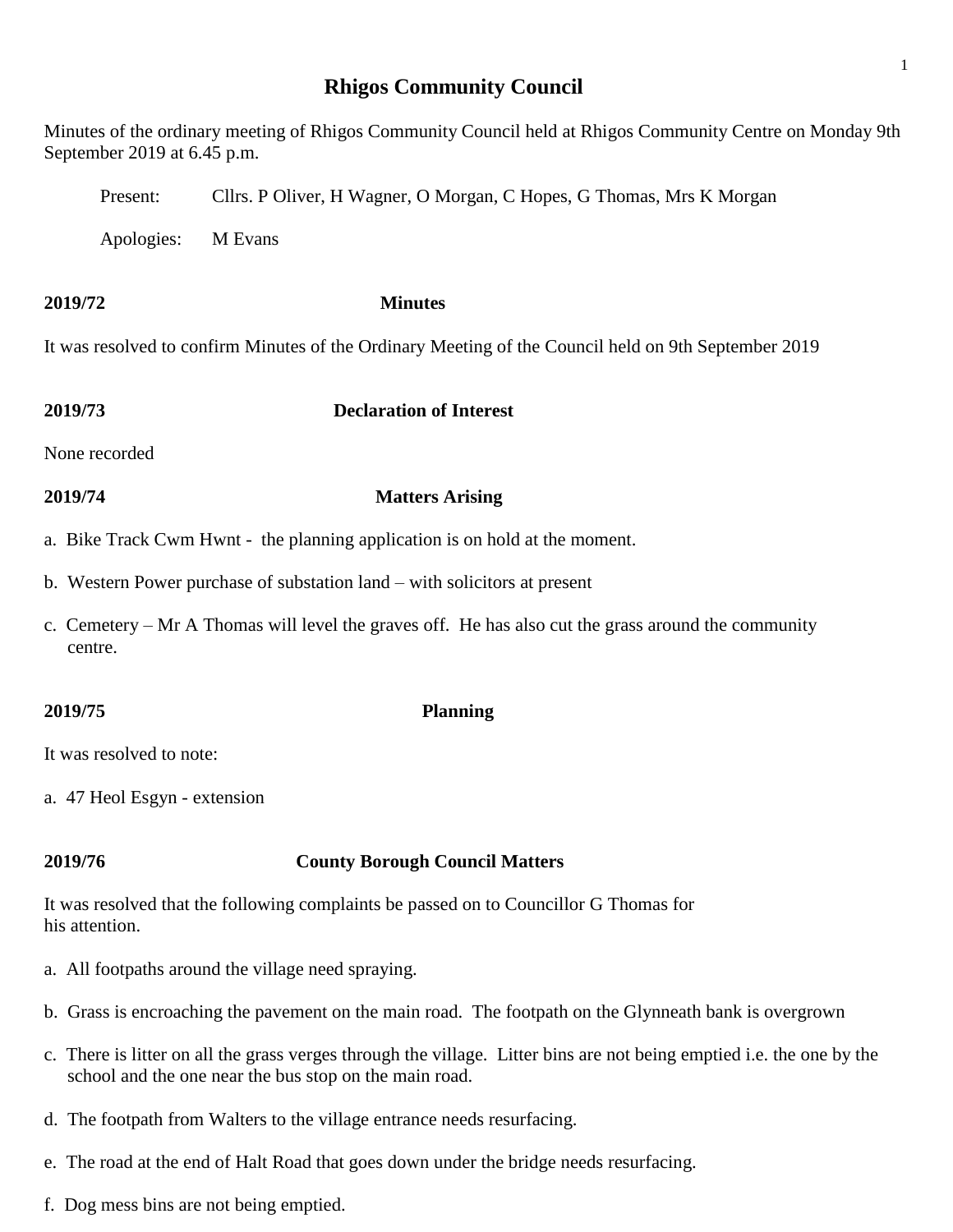- g. Work was supposed to start on the Foel road on 12<sup>th</sup> August but didn't start until 2 weeks later.
- h. Signs used when the road was being resurfaced have been cable tied to street lights.
- i. Tar mac taken out of the main road for the cat's eyes to be inserted has been thrown onto the footpath.
- j. Who will be responsible for the high wall when work at Tower finishes?
- k. What work has been done on the football field?
- l. The street light outside the old toll house and one on the dual carriageway near Hirwaun Roundabout are permanently on.
- m. The road is breaking up from Mount road up to Bethel Chapel.
- n. The fence outside the building plot near the shop is down. There is knotweed growing there.
- o. Dogs are fouling around the village.
- p. The drain outside the school is blocked with pine needles.
- q. Rubbish has been dumped on the parish road.

### **2019/77 Correspondence**

It was resolved to receive the following correspondence.

No correspondence received

### **2019/78 Review of Financial Regulations**

The Financial Regulations were circulated before the meeting. After discussion it was agreed that they be adopted.

### **2019/79 Rhigos Allotments**

Mrs K Morgan attended the meeting as her garden has been flooded. The contractors have been there after the last flood. Mrs Morgan showed the council a video taken on her phone. Mrs Powell will sent the video to the contractors.

The 2 properties who had letters regarding their fence boundary have replied saying that their new fences do not encroach the boundary as the new fences were erected on the original boundary.

**2019/80 Rhigos Signs**

Will be erected soon.